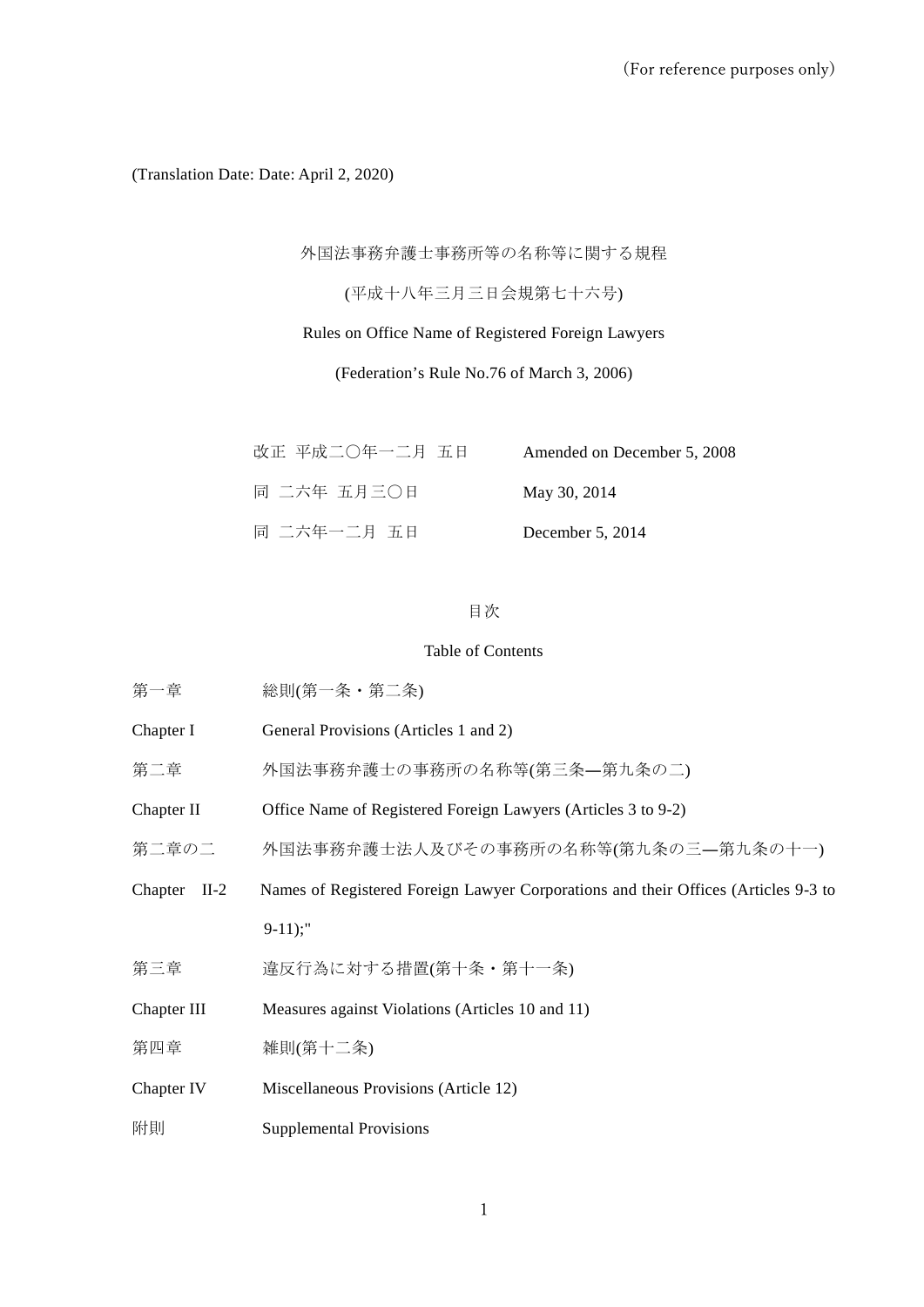#### 第一章 総則

# Chapter I General Provisions

(目的)

第一条 この規程は、外国法事務弁護士及び外国法事務弁護士法人の事務所の名称並びに外国法 事務弁護士法人の名称に関する事項を定めることを目的とする。

(Purpose)

Article 1 The purpose of these Rules is to determine the matters pertaining to office names of registered foreign lawyers or registered foreign lawyer corporations, as well as names of registered foreign lawyer corporations.

(定義)

第二条 この規程において、次の各号に掲げる用語の意義は、当該各号に定めるところによる。

一 事務所名称 外国法事務弁護士又は外国法事務弁護士法人の事務所の名称をいう。

二 法人名称 外国法事務弁護士法人の名称をいう。

三 社員等 外国法事務弁護士法人の社員又は使用人である外国法事務弁護士をいう。

四 共同事務所 複数の外国法事務弁護士、外国法事務弁護士法人、弁護士又は弁護士法人が共 にする事務所(一の外国法事務弁護士法人の事務所及び一の弁護士法人の法律事務所を除く。) をいう。

五 特別措置法 外国弁護士による法律事務の取扱いに関する特別措置法(昭和六十一年法律第 六十六号)をいう。

六 外国法共同事業 特別措置法第二条第十五号に規定する外国法共同事業をいう。

(Definition)

Article 2 In these Rules, the following terms shall have the respective meanings set forth in each item below.

(1) "Office Name" means an office name of a registered foreign lawyer or a registered foreign lawyer corporation.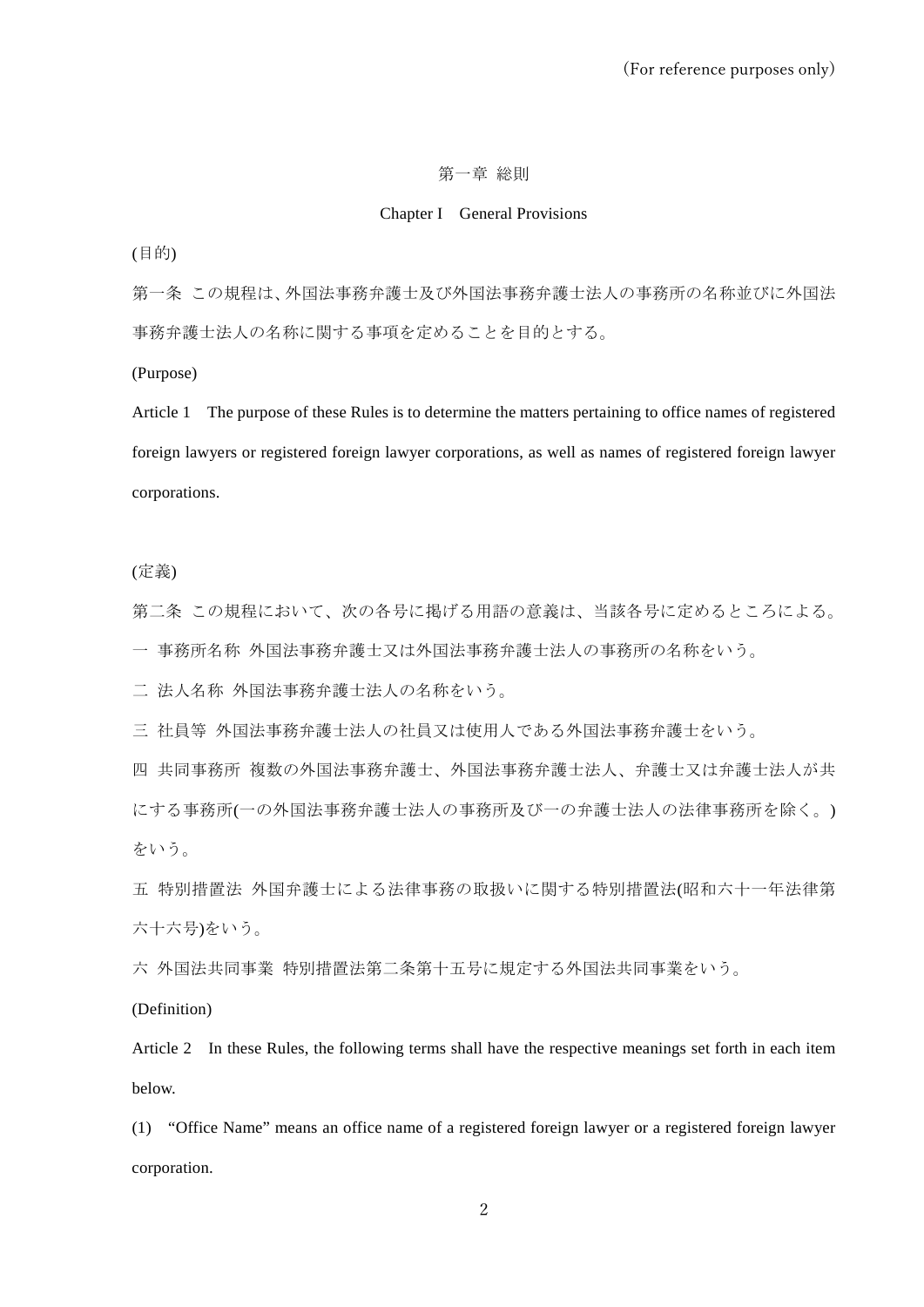(2) "Corporation Name" means a name of a registered foreign lawyer corporation.

(3) "Staff Attorney" means a member or an employee of a registered foreign lawyer corporation who is a registered foreign lawyer.

(4) "Joint Office" means an office that is shared by two or more registered foreign lawyers, registered foreign lawyer corporations, attorneys or legal professional corporations (excluding an office of one registered foreign lawyer corporation or an office of one legal professional corporation).

(5) "Special Measures Act" means the Act concerning the Handling of Legal Services by Foreign Lawyers (Act No. 66 of 1986).

(6) "Foreign Law Joint Enterprise" means the Foreign Law Joint Enterprise set forth in Article 2, item (15) of the Special Measures Act.

#### 第二章 外国法事務弁護士の事務所の名称等

#### Chapter II Office Name of Registered Foreign Lawyers

(外国法事務弁護士の事務所名称)

第三条 外国法事務弁護士(外国法事務弁護士法人の社員等を除く。以下この条において同じ。) の事務所は、外国法事務弁護士事務所と称さなければならない。ただし、外国法共同事業を営 む外国法事務弁護士の事務所については、当該外国法事務弁護士が当該外国法共同事業に係る 弁護士又は弁護士法人と事務所(弁護士法人にあっては、その主たる事務所に限る。)を共にし、 かつ、当該外国法共同事業において行う法律事務の範囲に制限を設けていない場合であって、 その弁護士又は弁護士法人の事務所の名称中に「外国法共同事業」の文字があるときは、これ と同一の名称を使用することができる。

2 外国法事務弁護士の事務所の名称中には、他の個人又は団体(当該外国法事務弁護士が事務所 を共にする外国法事務弁護士又はその事務所を除く。)の名称を用いてはならない。 ただし、次に掲げる場合は、この限りでない。

一 法律事務の処理を目的とする原資格国の法人、組合その他の事業体で自己が所属するもの

3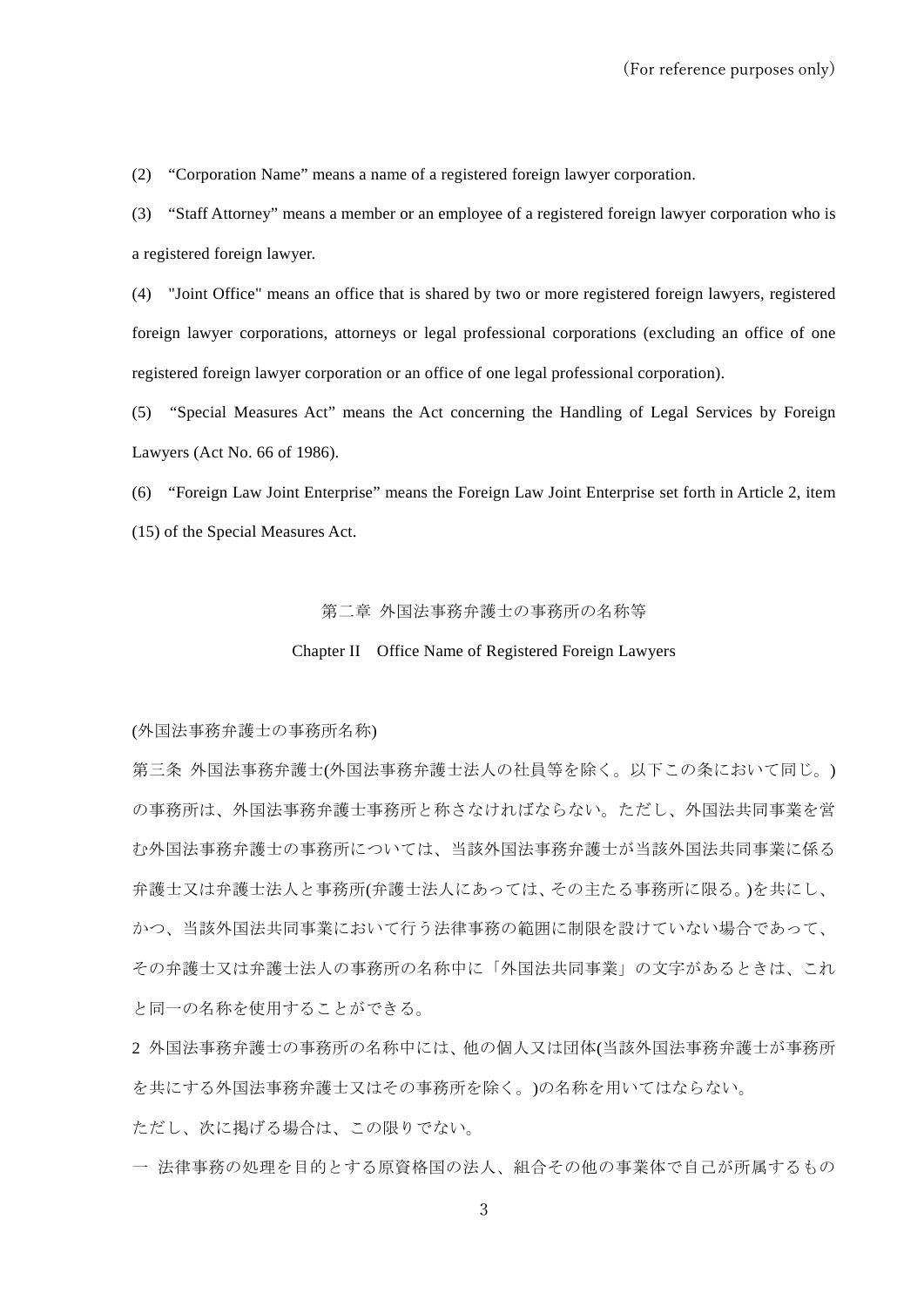(以下「所属事業体」という。)の名称を用いる場合であって、次のイ又はロのいずれかに該当す るとき。

イ 当該所属事業体の名称を用いている外国法事務弁護士又は外国法事務弁護士法人がない場 合

ロ 既に当該所属事業体の名称を用いている外国法事務弁護士又は外国法事務弁護士法人があ る場合において、その外国法事務弁護士又は外国法事務弁護士法人と事務所を共にするとき。 二 前項ただし書の規定により弁護士又は弁護士法人と同一の名称を使用する場合

3 外国法事務弁護士の事務所の名称中には、「法律事務所」、「弁護士法人」又は「外国法事務弁 護士法人」の文字を用いてはならない。 ただし、第一項ただし書の規定により弁護士又は弁護 士法人と同一の名称を使用する場合であって、「法律事務所」の文字を用いるときは、この限り でない。

(Office Name of Registered Foreign Lawyer)

Article 3 The name of an office of a registered foreign lawyer (excluding a Staff Attorney of registered foreign lawyer corporation; the same shall apply in this article) shall include the term of "gaikokuho-jimubengoshi jimusho" (which means an office of a registered foreign lawyer). Provided, however, if a registered foreign lawyer who is engaged in a Foreign Law Joint Enterprise shares an office (limited to its main office in case of a legal professional corporation) with an attorney or a legal professional corporation which is engaged in a Foreign Law Joint Enterprise, and if the office name of the attorney or the legal professional corporation includes the term of "gaikokuho kyodo jigyo" (which means a Foreign Law Joint Enterprise), the registered foreign lawyer may use the same office name for his/her office, as long as the Foreign Law Joint Enterprise has no restriction in the scope of its legal services.

2 The Office Name of a registered foreign lawyer shall not include a name of any other individual or organization (excluding the name of another registered foreign lawyer or his/her office in case where the registered foreign lawyer shares an office with him/her). Provided, however, that this shall not apply to the following.

(1) Using the name of a corporation, partnership or other entity whose purpose is to offer legal services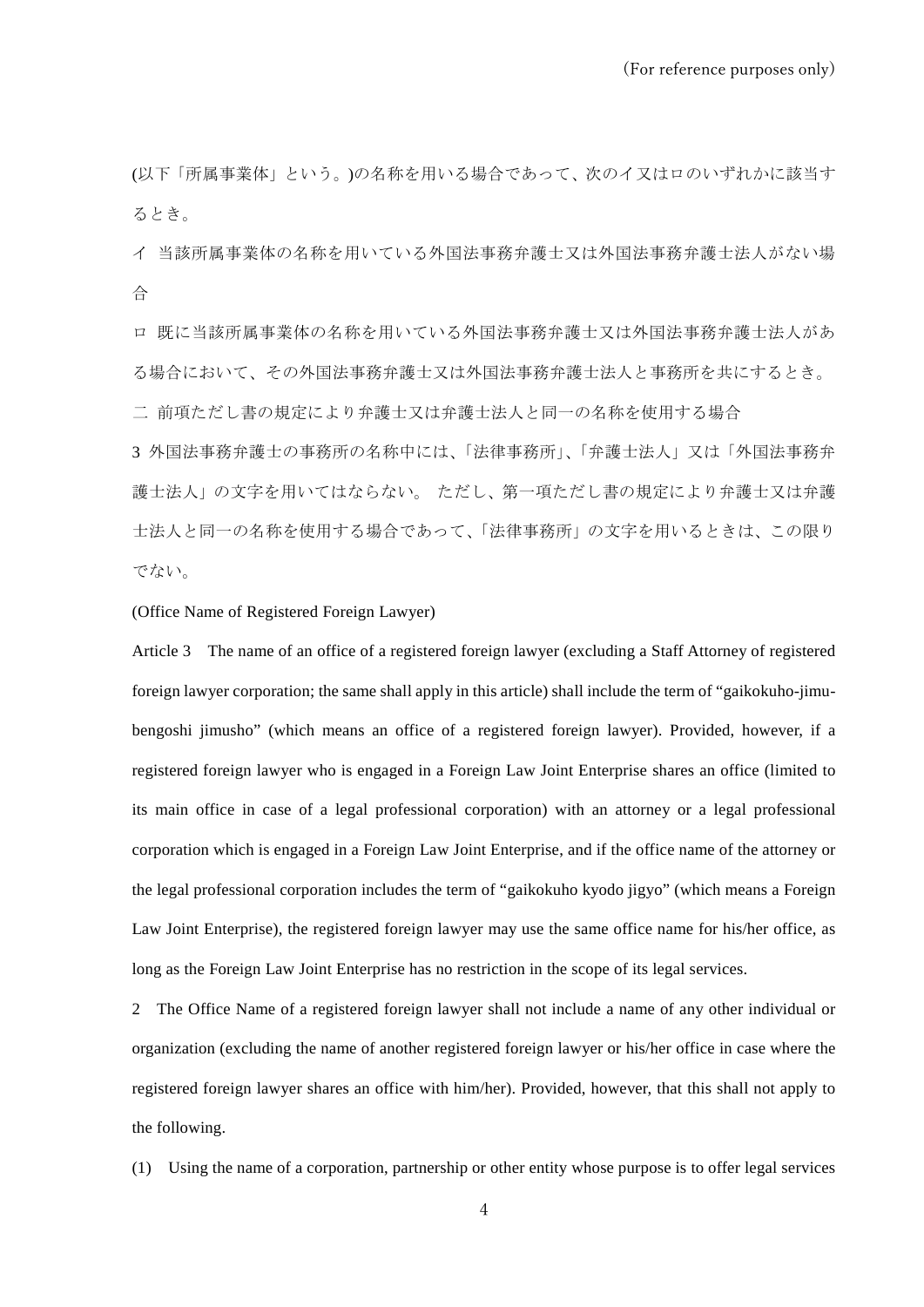to which the registered foreign lawyer belongs in the jurisdiction of her primary qualification (hereinafter referred to as the "Business Entity to Which They Belong"), where either of the following requirement (a) or (b) is satisfied:

(a) When no registered foreign lawyer or registered foreign lawyer corporation is using the same name as the Business Entity to Which They Belong.

(b) When another registered foreign lawyer or registered foreign lawyer corporation is already using the same name as the Business Entity to Which They Belong, and is sharing an office with the registered foreign lawyer or registered foreign lawyer corporation.

(2) Using the same name as the attorney or the legal professional corporation pursuant to the proviso of the preceding paragraph.

3 The name of a registered foreign lawyer's office shall not include the term of "houritsu jimusho" (which means a law office of an attorney), "bengoshi houjin" (which means a legal professional corporation), or "gaikokuho-jimu-bengoshi-hojin" (which means a registered foreign lawyer corporation). Provided, however, that this shall not apply where the registered foreign lawyer's office uses the same name as the attorney or the legal professional corporation that includes the term of "houritsu jimusho" pursuant to the proviso of the first paragraph.

(使用文字)

第四条 外国法事務弁護士の事務所名称には、規則で定めるところにより、日本文字のほか、ロ ーマ字、アラビア数字その他の符号を用いることができる。

(Use of Characters)

Article 4 In the Office Name of registered foreign lawyers, Roman letters, Arabic numerals and other symbols may be used in addition to Japanese characters, pursuant to the relevant rules.

(同一名称の禁止)

第五条 外国法事務弁護士は、所属弁護士会の地域内にある他の外国法事務弁護士又は外国法事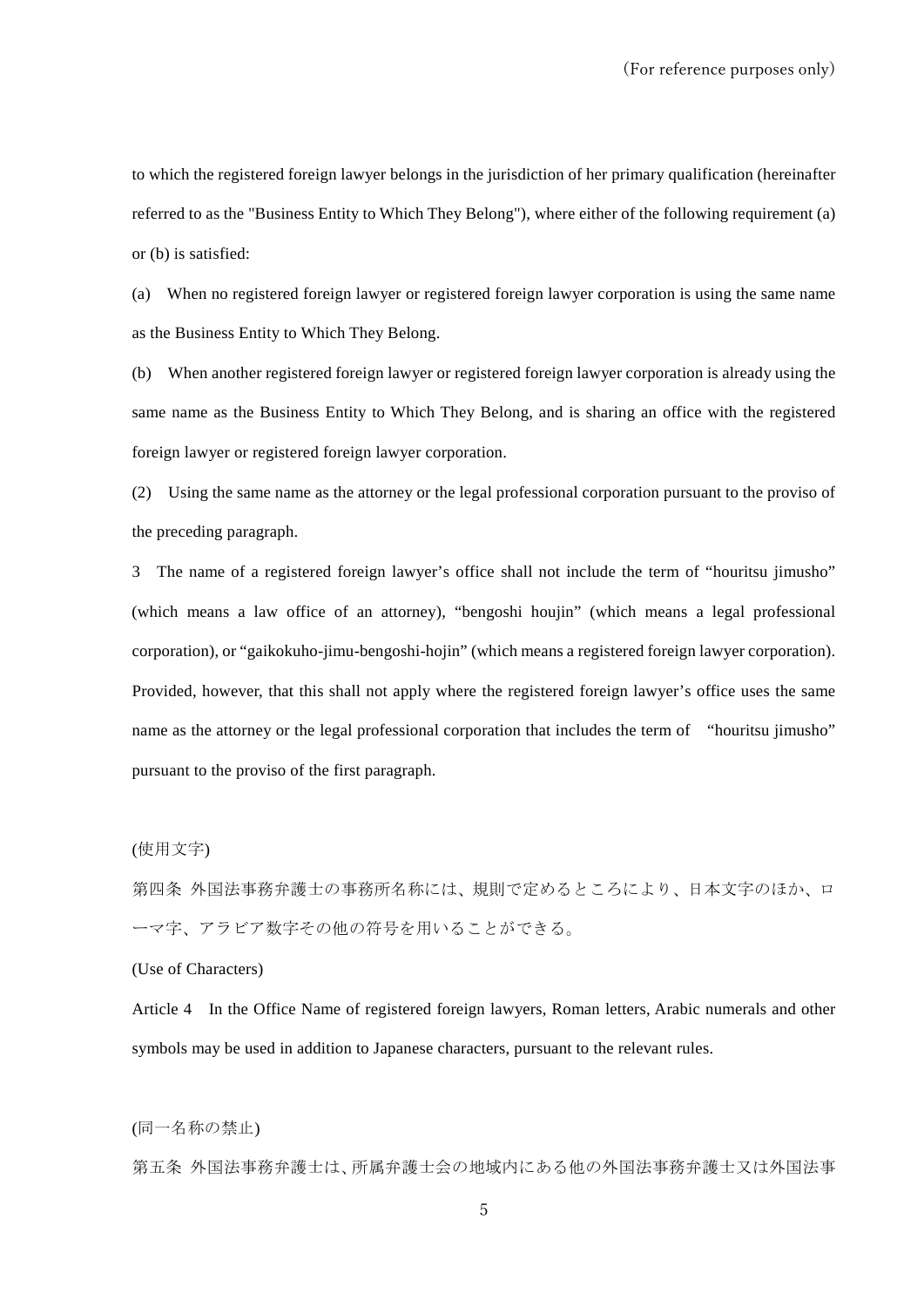務弁護士法人の事務所名称と同一の名称をその事務所名称としてはならない。ただし、次に掲 げる場合は、この限りでない。

一 自己の氏又は氏名(職務上の氏名を使用している者については、職務上の氏名の氏又は職務 上の氏名をいう。以下同じ。)のみを用いる場合

二 共同事務所の他の外国法事務弁護士(当該共同事務所の外国法事務弁護士であった者で、そ の共同事務所に所属していた期間中に、特別措置法第三十条第一項第五号の規定により外国法 事務弁護士名簿の登録を取り消されたものを含む。次号において同じ。)の氏又は氏名のみ(複数 の氏又は氏名を列記する場合に、当該氏又は氏名に加えて、規則で定めるところにより使用が 許される符号を用いるときを含む。)を用いる場合

三 自己の氏又は氏名及び共同事務所の他の外国法事務弁護士の氏又は氏名のみ(当該氏又は氏 名に加えて、規則で定めるところにより使用が許される符号を用いる場合を含む。)を用いる場 合

四 第八条の二第一項の規定により共同事務所の他の外国法事務弁護士と同一の事務所名称を 用いる場合

五 外国法事務弁護士法人が当該地域内において従たる事務所のみを有する場合に、その外国法 事務弁護士法人の主たる事務所の名称と同一の名称を用いるとき。

(Prohibition of Same Name)

Article 5 A registered foreign lawyer shall not use the same Office Name as an office of any other registered foreign lawyer or registered foreign lawyer corporation within the area of the local bar association to which he/she belongs. Provided, however, that this shall not apply to the following cases.

(1) Where only his/her surname or full name (meaning the surname or the full name in the name on duty in case where he/she uses a name on duty; the same shall apply in these Rules) is used.

(2) Where only the surname or full name (including cases where several surnames or full names are used and a code is used pursuant to the provisions of the relevant rules in addition to such surnames or full names) of another registered foreign lawyer of his/her Joint Office (including a person who was a registered foreign lawyer of the Joint Office and whose registration in the Roll of Registered Foreign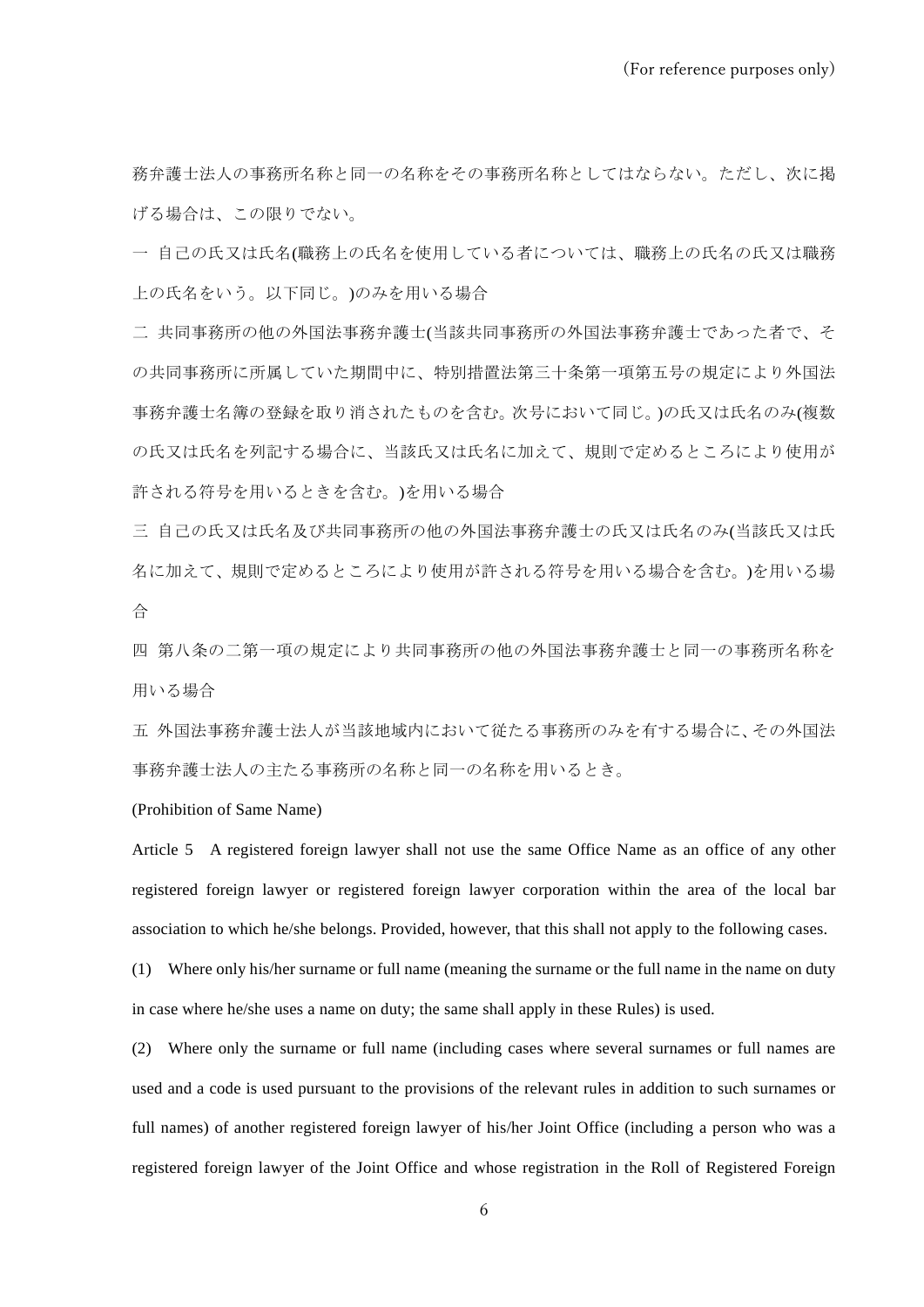Lawyers was rescinded pursuant to the provisions of Article 30, paragraph (1), item (5) of the Special Measures Act during the period when he/she belonged to the Joint Office; the same shall apply in the following item) is used.

(3) Where only the surname or full name of his/her own or of another registered foreign lawyer of the Joint Office is used (including use of a code pursuant to the provisions of the relevant rules in addition to the surname or full name itself).

(4) When using the same Office Name as another registered foreign lawyer in the Joint Office pursuant to Article 8-2 paragraph 1 of these rules.

(5) When a registered foreign lawyer corporation only has its secondary office in the area and uses the same Office Name as its main office.

(複数名称の禁止)

第六条 外国法事務弁護士は、その事務所に複数の事務所名称を付してはならない。

(Prohibition of Multiple Names)

Article 6 A registered foreign lawyer shall not use multiple Office Names for his/her office.

(誤認のおそれのある名称の禁止)

第七条 外国法事務弁護士は、不正の目的をもって他の外国法事務弁護士、外国法事務弁護士法 人、弁護士又は弁護士法人と誤認されるおそれのある事務所名称を付してはならない。

(Prohibition of Name with Risk of Misunderstanding)

Article 7 A registered foreign lawyer shall not use with unfair purposes an Office Name which may be confused with another registered foreign lawyer, registered foreign lawyer corporation, attorney or legal professional corporation.

(品位を損なう名称の禁止)

第八条 外国法事務弁護士は、その事務所に品位を損なう名称を付してはならない。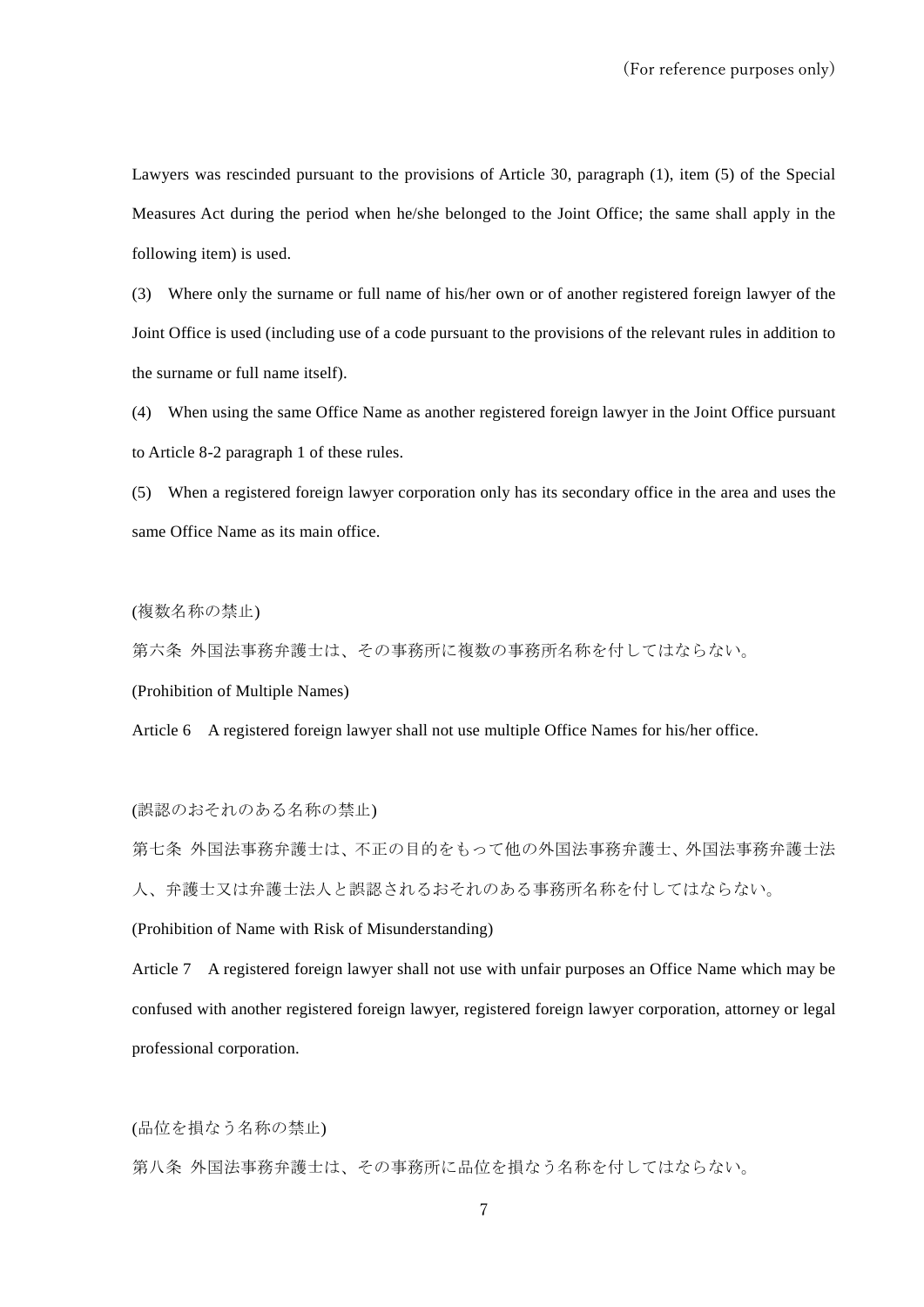(Prohibition of Name that Impairs Dignity)

Article 8 A registered foreign lawyer shall not use any Office Name that impairs dignity.

(共同事務所における事務所名称)

第八条の二 外国法事務弁護士は、他の外国法事務弁護士と事務所を共にするときは、当該他の 外国法事務弁護士と同一の事務所名称を自己の事務所名称として付さなければならない。ただ し、正当な理由がある場合は、この限りでない。

(Office Name of Joint Office)

Article 8-2 Where a registered foreign lawyer shares an office with another registered foreign lawyer, he/she shall use the same Office Name as the other registered foreign lawyer's office, unless there are reasonable grounds.

(社員等の事務所名称)

第八条の三 社員等は、自己が所属する外国法事務弁護士法人の事務所の名称を、自己の事務 所名称として付さなければならない。

(Office Name of Staff Attorney)

Article 8-3 A Staff Attorney shall use the name of the office of the registered foreign lawyer corporation to which he/she belongs as his/her Office Name.

(弁護士に雇用される場合等の事務所名称)

第八条の四 弁護士に雇用される外国法事務弁護士及び弁護士法人の使用人である外国法事務 弁護士は、当該弁護士又は弁護士法人の事務所の名称を、自己の事務所名称として付さなけれ ばならない。

(Office Name When Employed by Attorney)

Article 8-4 A registered foreign lawyer who is employed by an attorney or a legal professional corporation shall use a name of the office of the attorney or legal professional corporation as his/her own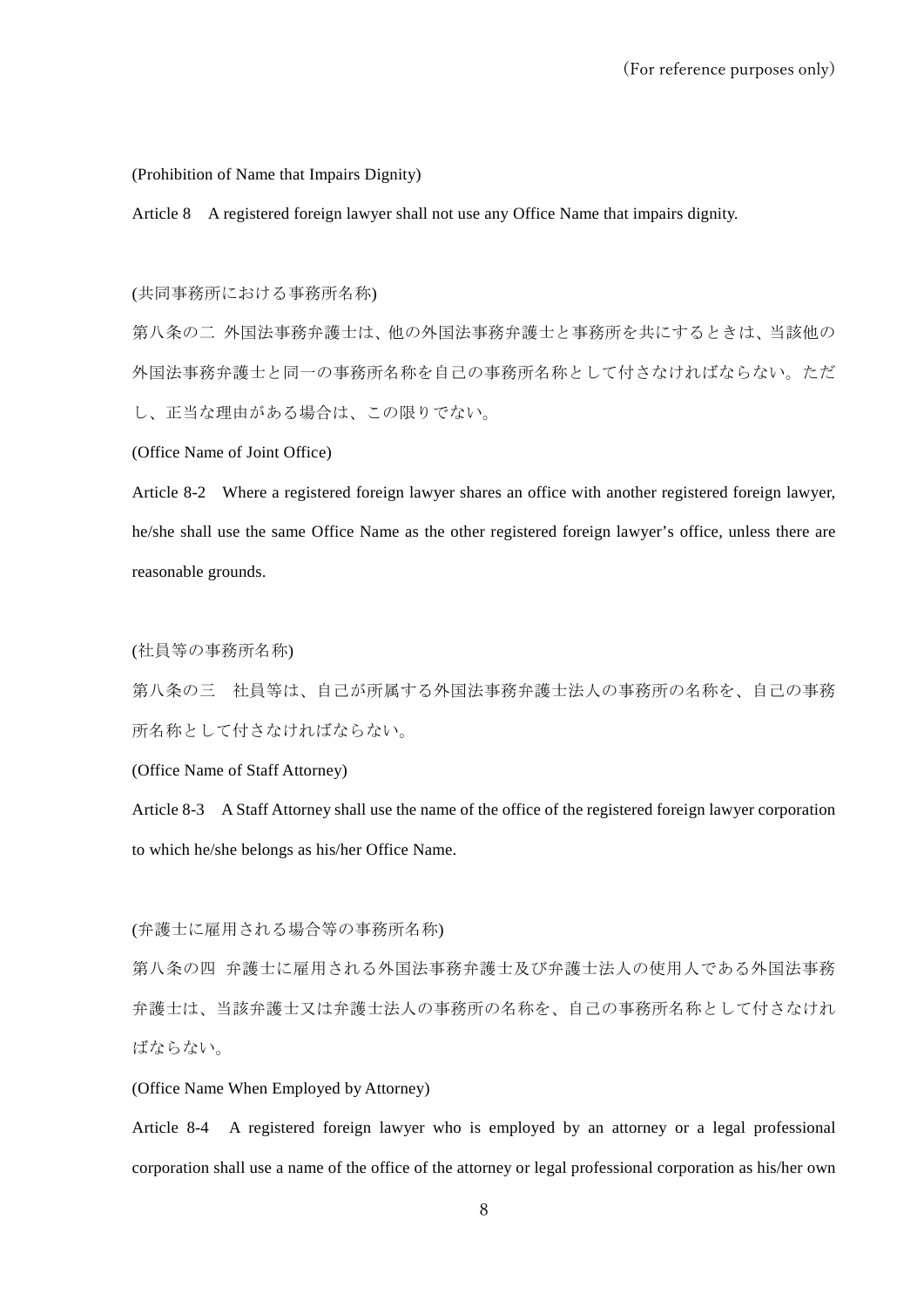Office Name.

(事務所名称の届出義務)

第九条 外国法事務弁護士は、その事務所に名称を付し、規則で定めるところにより、本会に届 け出なければならない。

2 外国法事務弁護士は、その事務所の名称として、前項の規定により届け出た名称以外の事務 所名称を使用してはならない。

(Obligation to Notify Office Name)

Article 9 A registered foreign lawyer shall give an Office Name to his/her office, and shall notify it to the JFBA pursuant to the provisions of the relevant rules.

2 A registered foreign lawyer shall not use any Office Name other than the name that was notified pursuant to the preceding paragraph.

(共同事務所の届出等)

(Notification of Joint Office)

第九条の二 外国法事務弁護士は、第八条の二ただし書の規定により共同事務所の他の外国法事 務弁護士と同一の事務所名称を自己の事務所名称として付さないとき、自己が社員等でない外 国法事務弁護士法人と事務所を共にしようとするとき、又は次に掲げるときを除き弁護士若し くは弁護士法人と事務所を共にしようとする場合は、当該他の外国法事務弁護士、外国法事務 弁護士法人、弁護士又は弁護士法人と連名で、事務所を共にする旨を本会に届け出なければな らない。

一 当該弁護士に雇用され、又は当該弁護士法人の使用人となるとき。

二 当該弁護士又は弁護士法人と外国法共同事業を営むとき。

三 当該弁護士を雇用するとき。

2 前項の規定による届出をした外国法事務弁護士は、その事務所名称に、当該他の外国法事務 弁護士、外国法事務弁護士法人、弁護士又は弁護士法人と事務所を共にする旨及び当該他の外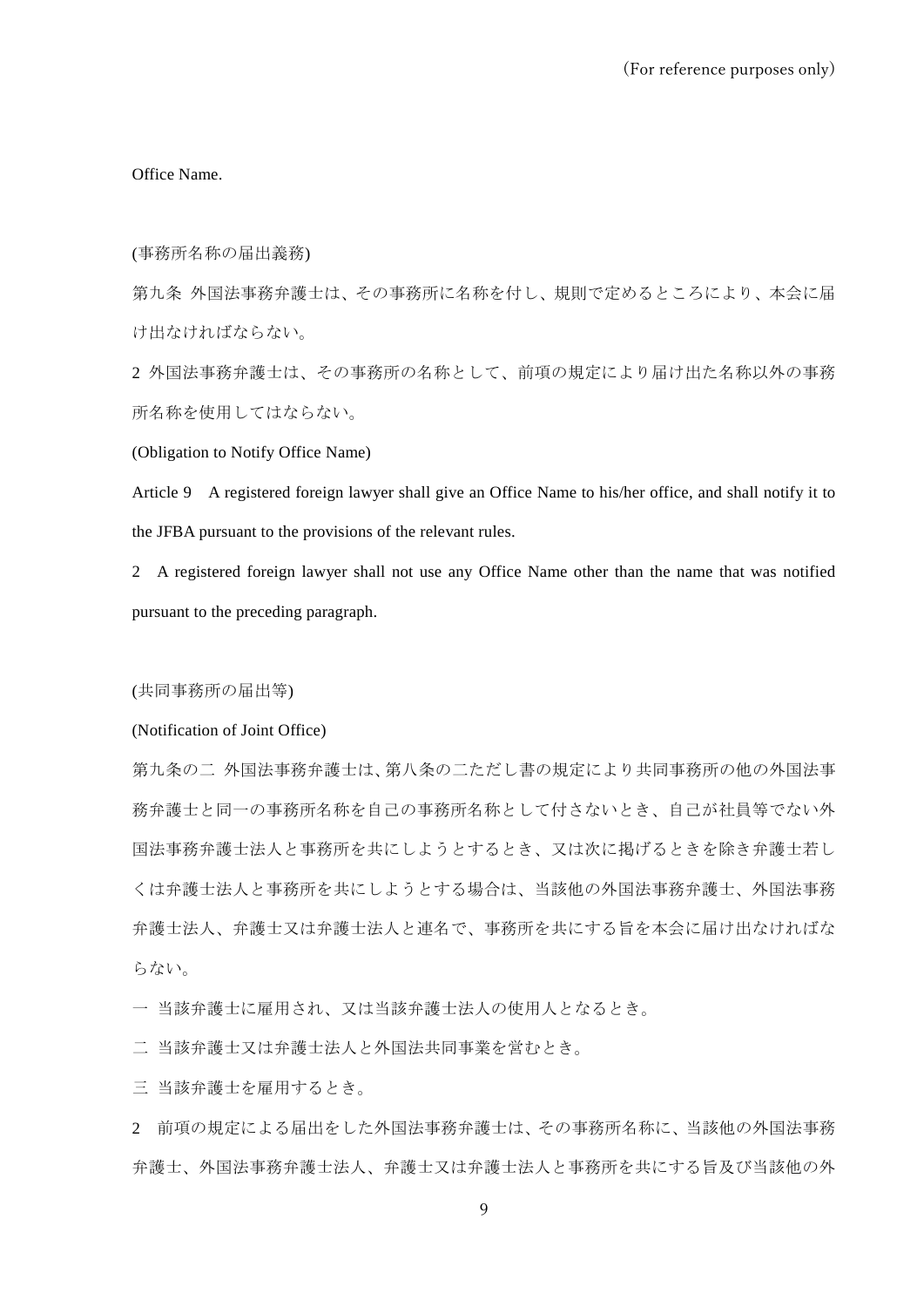国法事務弁護士、外国法事務弁護士法人、弁護士又は弁護士法人の事務所の名称を付加しなけ ればならない。

3 前二項の規定による届出及び事務所名称の表示に関して必要な事項は、規則で定める。

Article 9-2 A registered foreign lawyer shall, when he/she does not use the same Office Name as the other registered foreign lawyer of his/her Joint Office pursuant to the proviso to Article 8-2, when he/she intends to share an office with a registered foreign lawyer corporation in which he/she is not its Staff Attorney, or when he/she intends to share an office with an attorney or a legal professional corporation except in the following cases, notify the JFBA jointly with the other registered foreign lawyer, registered foreign lawyer corporation, attorney or legal professional corporation, of the fact that he/she will share an office.

(1) When he/she is employed by the attorney or the legal professional corporation.

(2) When he/she engages in a Foreign Law Joint Enterprise with the attorney or legal professional corporation.

(3) When he/she employs the attorney.

2 A registered foreign lawyer who submitted the notification in the preceding paragraph shall append to its Office Name the fact that he/she shares an office with the other registered foreign lawyer, registered foreign lawyer corporation, attorney or legal professional corporation, and the Office Name of the registered foreign lawyer, registered foreign lawyer corporation, attorney or legal professional corporation. 3 The matters required for the notification and indication of Office Names in the preceding two paragraphs shall be set forth in the relevant rules.

#### 第二章の二 外国法事務弁護士法人及びその事務所の名称等

Chapter II-2 Names of Registered Foreign Lawyer Corporations and their Offices

(登記名称以外の法人名称の使用禁止)

第九条の三 外国法事務弁護士法人は、その法人名称として、登記された法人名称以外の名称を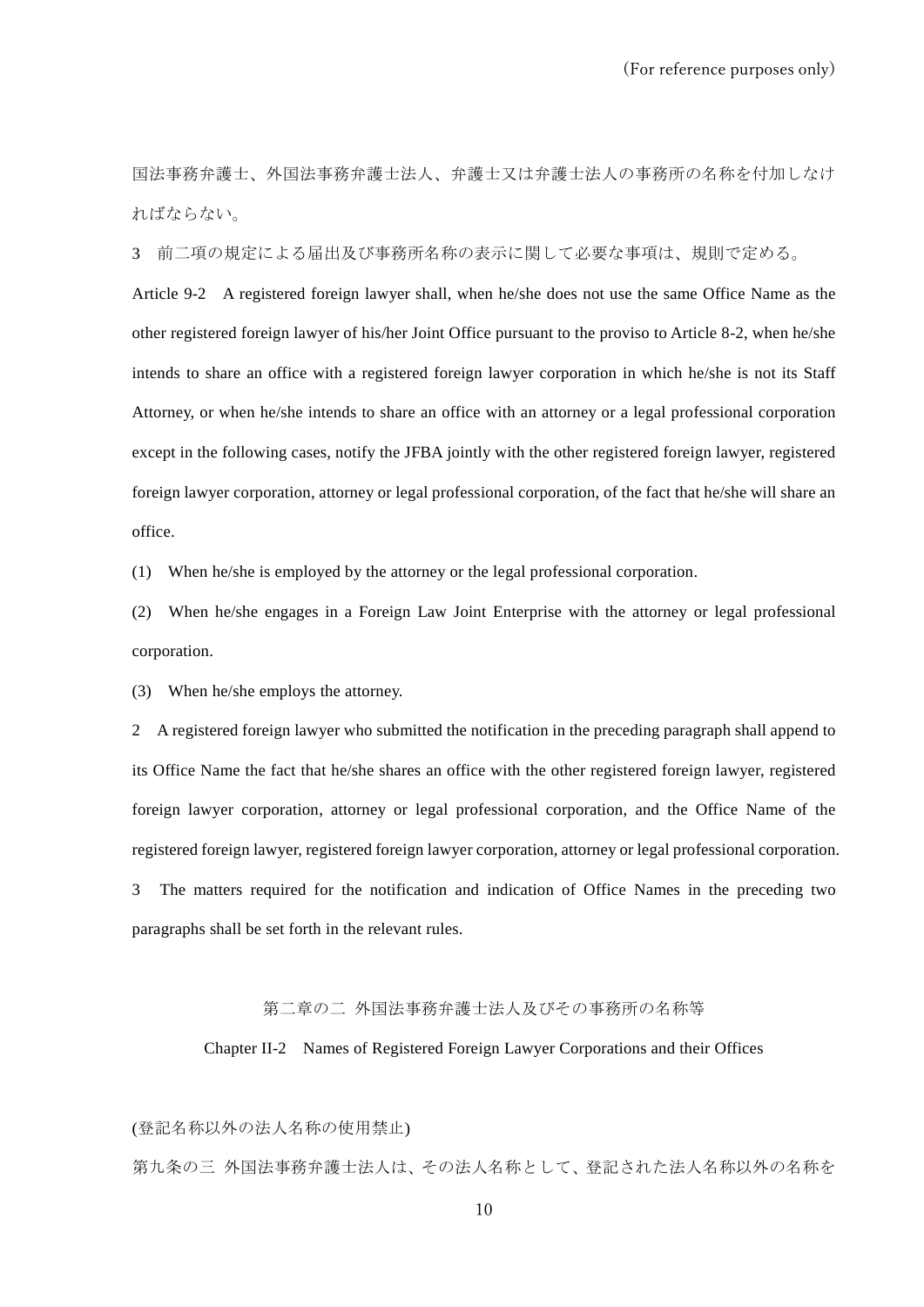使用してはならない。

(Prohibition of Use of Names Other than Registered Names)

Article 9-3 A registered foreign lawyer corporation shall not use any name other than the registered name of such corporation.

(同一の法人名称の禁止)

第九条の四 外国法事務弁護士法人は、所属弁護士会の地域内にある他の外国法事務弁護士法人 の法人名称又は事務所名称と同一の名称をその法人名称としてはならない。

ただし、次に掲げる場合は、この限りでない。

一 他の外国法事務弁護士法人が当該地域内において従たる事務所のみを有する場合に、その外 国法事務弁護士法人と同一の法人名称を用いるとき。

二 当該外国法事務弁護士法人の社員の氏又は氏名のみ(複数の氏又は氏名を列記する場合に、

当該氏又は氏名に加えて、規則で定めるところにより使用が許される符号を用いるときを含 む。)を用いる場合

三 外国法事務弁護士が外国法事務弁護士法人を設立するに当たって、当該外国法事務弁護士が 現に届け出ていた事務所名称であって人名を用いたものを法人名称とする場合

(Prohibition of Use of Same Corporation Names)

Article 9-4 A registered foreign lawyer corporation shall not use the same name as the Corporation Name or Office Name of another registered foreign lawyer corporation in the jurisdictional area of the same bar association. Provided, however, that this shall not apply to following cases:

(1) When using the same name as another registered foreign lawyer corporation which has placed only a secondary business office in the same jurisdictional area of a bar association;

(2) When using only the surname or full name of the member of a registered foreign lawyer corporation (including cases where more than one surname or full name is used in addition to symbols whose use is permitted by the provisions of the relevant rules) in such registered foreign lawyer corporation's name; and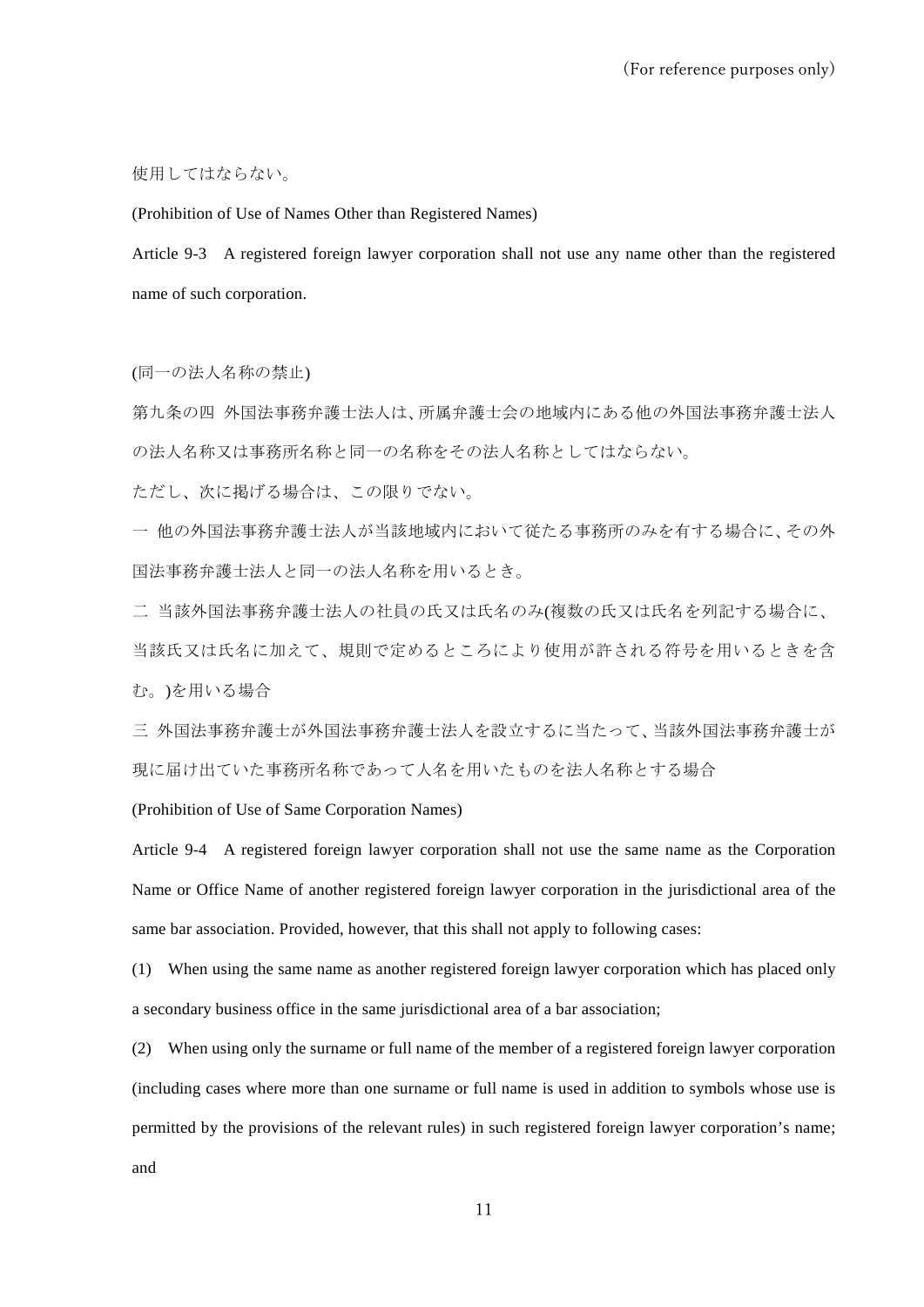(3) When using a name already registered by the registered foreign lawyer as an Office Name and which uses the name of a person which was registered upon establishment of a registered foreign lawyer corporation by a registered foreign lawyer.

(外国法事務弁護士法人の事務所名称)

第九条の五 外国法事務弁護士法人は、その事務所名称中に当該外国法事務弁護士法人の法人名 称を用いなければならない。

ただし、外国法共同事業を営む外国法事務弁護士法人の主たる事務所については、当該外国法 事務弁護士法人が当該外国法共同事業に係る弁護士又は弁護士法人と事務所(弁護士法人又は 外国法事務弁護士法人にあっては、その主たる事務所に限る。)を共にし、かつ、当該外国法共 同事業において行う法律事務の範囲に制限を設けていない場合であって、その弁護士又は弁護 士法人の事務所(弁護士法人にあっては、その主たる事務所に限る。)の名称中に「外国法共同事 業」の文字があるときは、これと同一の名称を使用することができる。

2 外国法事務弁護士法人の事務所の名称中には、他の個人又は団体の名称を用いてはならない。 ただし、次に掲げる場合は、この限りでない。

一 当該外国法事務弁護士法人の社員の所属事業体の名称を用いる場合であって、次のイ又はロ のいずれかに該当するとき。

イ 当該所属事業体の名称を用いている外国法事務弁護士又は外国法事務弁護士法人がない場 合

ロ 既に当該所属事業体の名称を用いている外国法事務弁護士又は外国法事務弁護士法人があ る場合において、その外国法事務弁護士又は外国法事務弁護士法人と事務所を共にするとき。

二 前項ただし書の規定により弁護士又は弁護士法人と同一の名称を使用する場合

3 外国法事務弁護士法人の事務所の名称中には、「法律事務所」又は「弁護士法人」(「外国法事 務弁護士法人」の文字に使用されている場合を除く。)の文字を用いてはならない。 ただし、第 一項ただし書の規定により弁護士又は弁護士法人と同一の名称を使用する場合であって、「法律 事務所」の文字を用いるときは、この限りでない。

12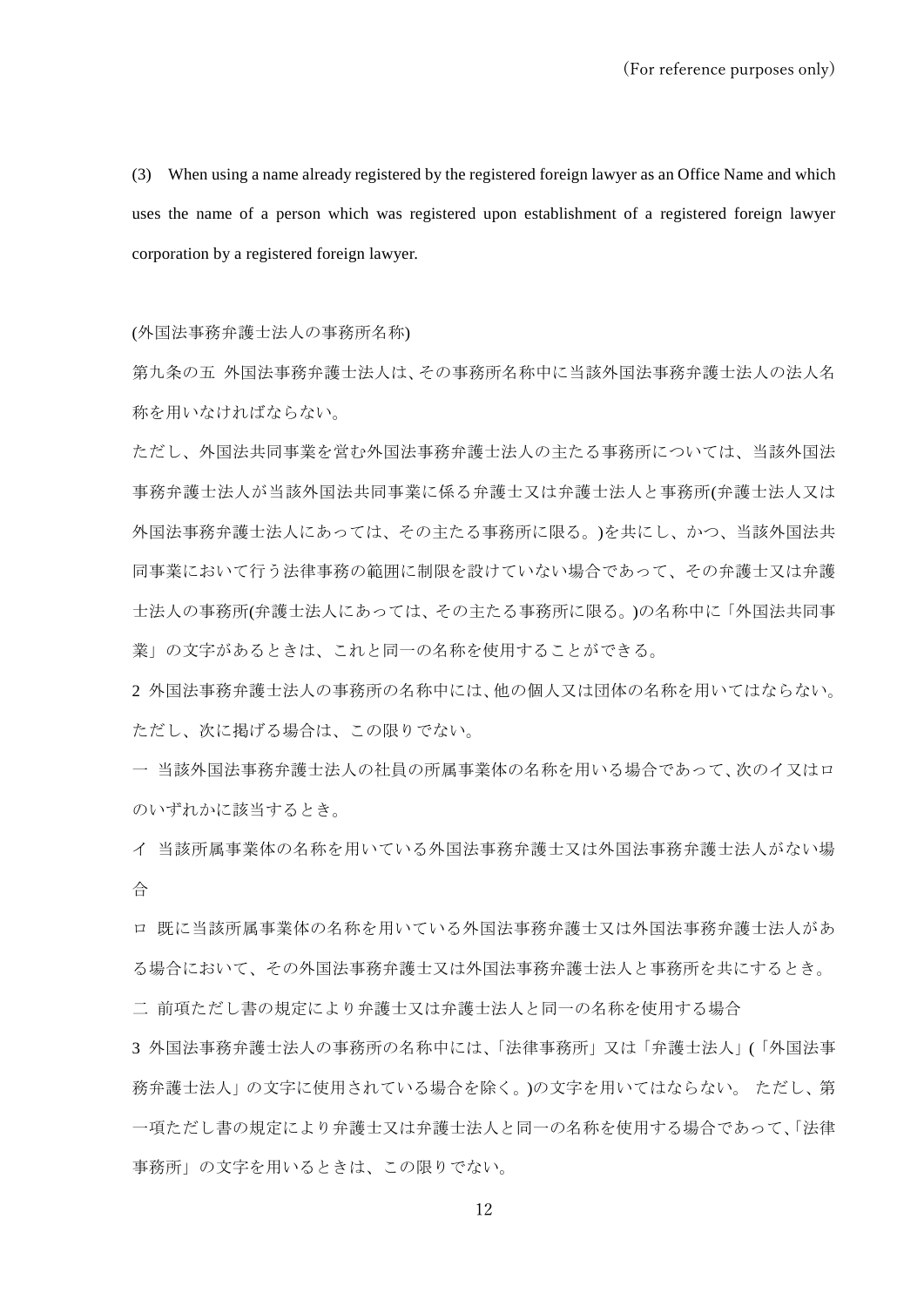(Office Names of Registered Foreign Lawyer Corporations)

Article 9-5 A registered foreign lawyer corporation shall include its Corporation Name in its Office Name. However, with regard to the main office of a registered foreign lawyer corporation engaged in a Foreign Law Joint Enterprise, when the registered foreign lawyer corporation shares an office (which shall however be limited to the main office of such legal professional corporation or registered foreign lawyer corporation) with an attorney or a legal professional corporation for such foreign law joint enterprise, without any restriction on the scope of business of the said Foreign Law Joint Enterprise, and when the name of the attorney or the office of the legal professional corporation (limited to the main office in the case of a legal professional corporation) includes the letters of "gaikoku hou kyodo jigyo" (which means Foreign Law Joint Enterprise), such name may be used.

2 No name of any other individual or organization may be used in the Office Name of a registered foreign lawyer corporation. However, this shall not apply to the following cases:

(1) Where the members of the registered foreign lawyer corporation use the name of the Business Entity to Which They Belong (defined in paragraph 2 Article 3 of these Rules) and the conditions of (a) or (b) below are met:

(a) When no other registered foreign lawyers or registered foreign lawyer corporations use the same business entity's name; or

(b) When another registered foreign lawyer or registered foreign lawyer corporation uses the same business entity's name, and when shares an office with such registered foreign lawyer or registered foreign lawyer corporation.

(2) When using the same name as an attorney or legal professional corporation in accordance with the terms of the proviso of the preceding paragraph.

3 The wording of "houritsu jimusho (which means a law office) or "bengoshi houjin" (which means a legal professional corporation) (except when it appears in the wording of "gaikoku hou jimu bengoshi houjin" (which means a registered foreign lawyer corporation)) shall not be used in the name of the office of a registered foreign lawyer corporation. Provided, however, that this shall not apply to cases where the

13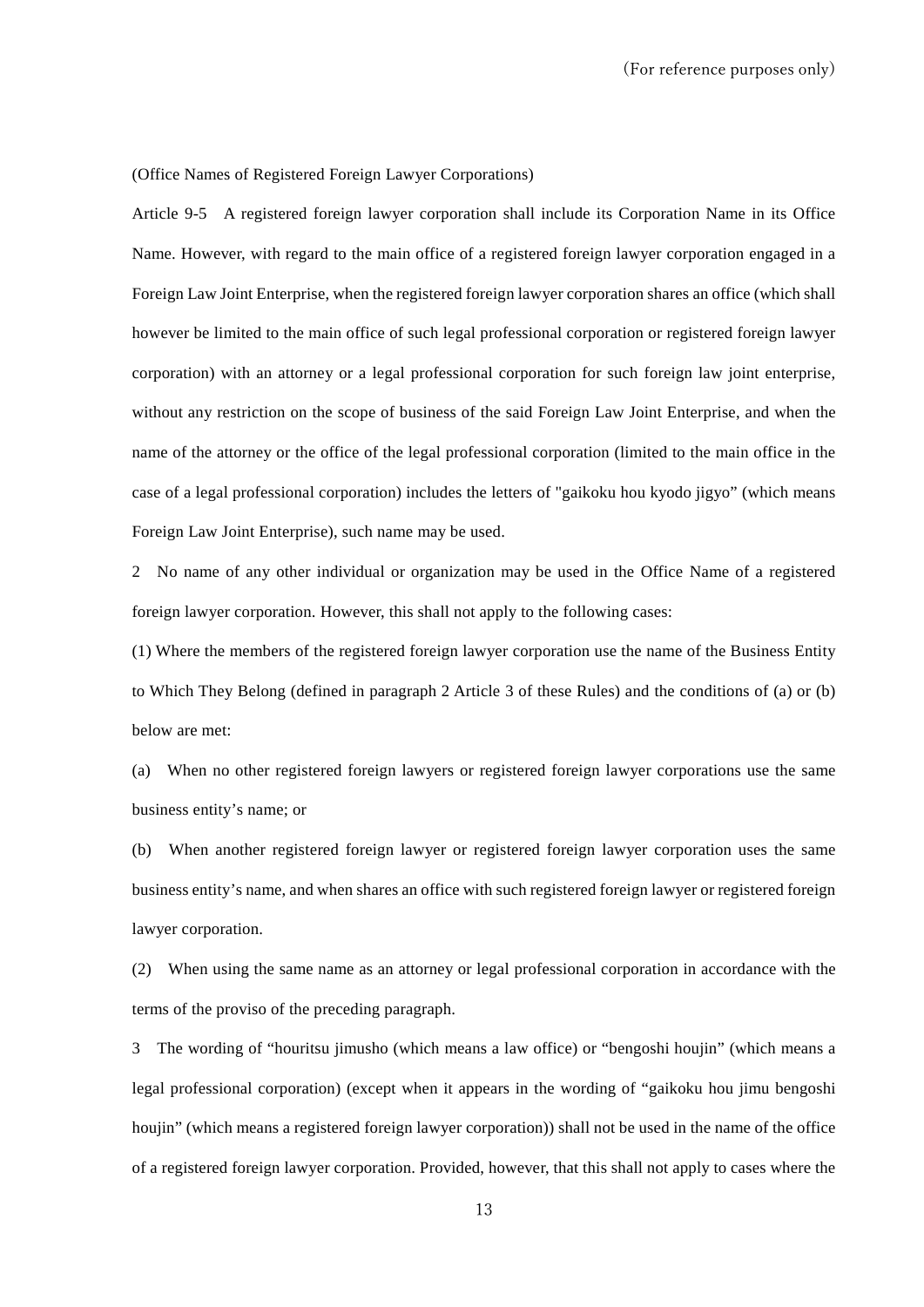wording of "houritsu jimusho" (which means a law office of an attorney) is used when using the same name as the attorney or legal professional corporation in accordance with the proviso of the first paragraph of this Article.

(複数名称の禁止)

第九条の六 外国法事務弁護士法人は、一の事務所に複数の事務所名称を付してはならない。 (Prohibition of Multiple Names)

Article 9-6 A registered foreign lawyer corporation shall not use multiple Office Names for a single Office."

(同一の事務所名称の禁止)

第九条の七 外国法事務弁護士法人は、所属弁護士会の地域内にある他の外国法事務弁護士法人 の法人名称又は事務所名称と同一の名称をその事務所名称としてはならない。ただし、第九条 の四ただし書の規定により同一の名称を法人名称とすることができる場合において、当該法人 名称を主たる事務所の事務所名称とするときは、この限りでない。

(Prohibition of the Use of Same Office Names)

Article 9-7 A registered foreign lawyer corporation shall not use as its Office Name the same name as the name of another registered foreign lawyer corporation's Corporate Name or Office Name within the area of jurisdiction of the same bar association. Provided, however, that this shall not apply to cases where such name is used in accordance with the terms of the proviso of Article 9-4 and such Corporate Name is used as the name of its main office.

(従たる事務所の名称)

第九条の八 外国法事務弁護士法人の従たる事務所の名称は、法人名称又は主たる事務所の事務 所名称に従たる事務所であることを明示した文言を付加した名称としなければならない。 (Name of Secondary Offices)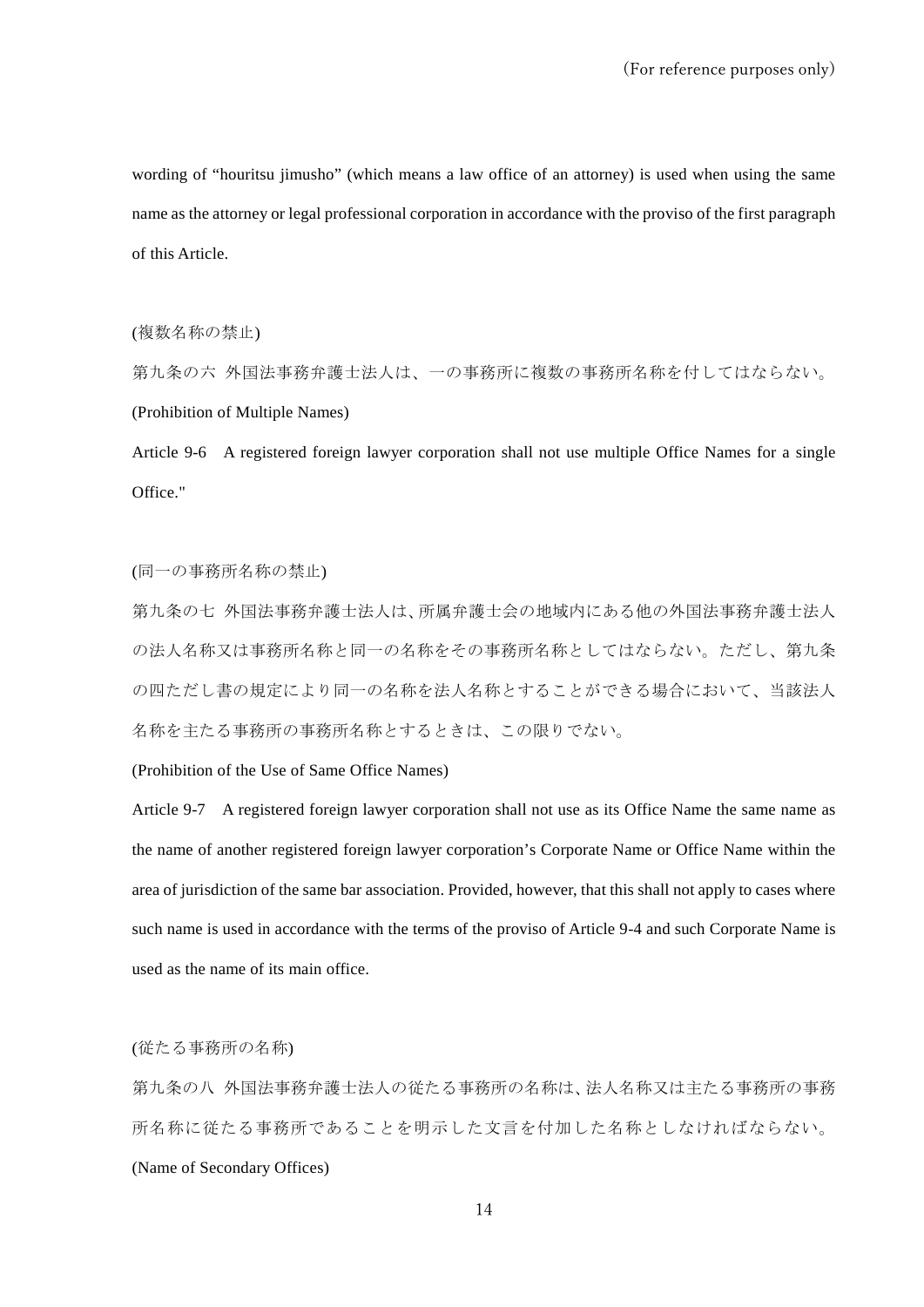Article 9-8 The name of a secondary office of registered foreign lawyer corporations shall be a name which is comprised of the Corporation Name or Office Name of its main office and explicit reference to such office as being a secondary office.

#### (事務所名称の届出義務)

第九条の九 外国法事務弁護士法人は、その事務所に名称を付し、規則で定めるところにより、 本会に届け出なければならない。

(Obligation to Notify Office Name)

Article 9-9 A registered foreign lawyer corporation shall give a name to its office and notify such name to the JFBA pursuant to the relevant rules.

## (共同事務所の届出等)

第九条の十 外国法事務弁護士法人は、その社員等でない外国法事務弁護士若しくは他の外国法 事務弁護士法人と事務所を共にしようとするとき、又は次に掲げるときを除き弁護士若しくは 弁護士法人と事務所を共にしようとする場合は、当該外国法事務弁護士、他の外国法事務弁護 士法人、弁護士又は弁護士法人と連名で、事務所を共にする旨を本会に届け出なければならな い。

一 当該弁護士又は弁護士法人と外国法共同事業を営むとき。

二 当該弁護士を雇用するとき。

2 前項の規定による届出をした外国法事務弁護士法人については、第九条の二第二項及び第三 項の規定を準用する。

(Notification of Joint Office)

Article 9-10 A registered foreign lawyer corporation, when sharing an office with another registered foreign lawyer who is not its Staff Attorney or with another registered foreign lawyer corporation, or when sharing an office with an attorney or a legal professional corporation except in the following cases, shall notify the JFBA jointly with such registered foreign lawyer, registered foreign lawyer corporation,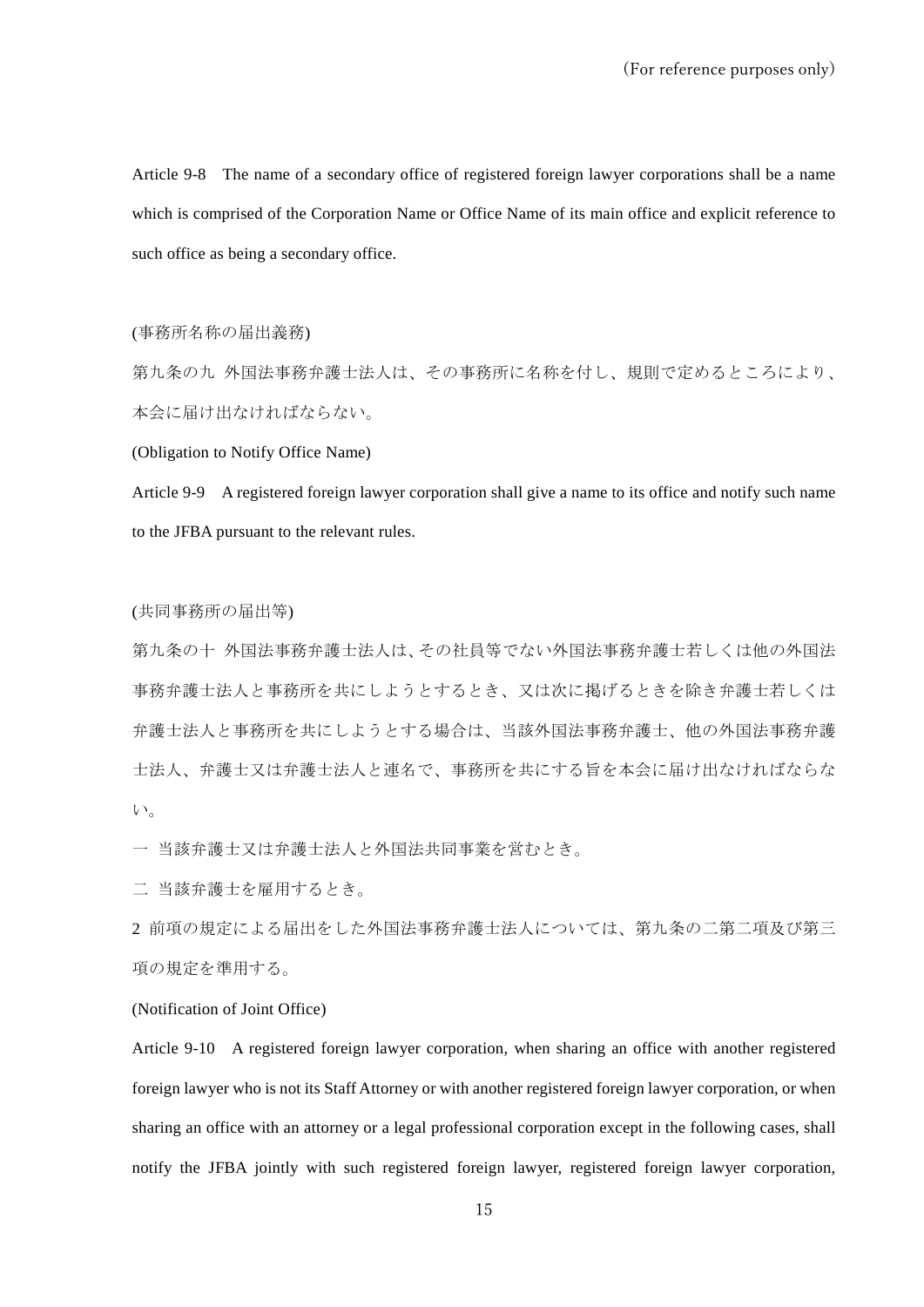attorney or legal professional corporation, of the fact that he/she will share an office.

(1) When entering into a Foreign Law Joint Enterprise with such attorney of legal professional corporation; or

(2) When employing such attorney.

2 For a registered foreign lawyer corporation that gave notice in accordance with the preceding paragraph, the second and third paragraphs of Article 9-2 shall apply *mutatis mutandis*.

## (準用)

第九条の十一 第四条、第七条、第八条及び第九条第二項の規定は、法人名称及び外国法事務弁 護士法人の事務所名称について準用する。

(*Mutatis Mutandis* Application)

Article 9-11 The provisions of Articles 4, 7, 8, and the second paragraph of Article 9 shall apply *mutatis mutandis* to the Corporate Name and Office Name of registered foreign lawyer corporations.

# 第三章 違反行為に対する措置

#### Chapter III Measures against Violations

(外国法事務弁護士名簿への不記載等)

第十条 本会は、外国法事務弁護士が本会に届け出た事務所名称がこの規程に違反するものであ ると認めるときは、その事務所名称を外国法事務弁護士名簿に登録しないことができる。

2 本会は、外国法事務弁護士法人が本会に届け出た法人名称又は事務所名称がこの規程に違反 するものであると認めるときは、その法人名称又は事務所名称を外国法事務弁護士法人名簿に 記載せず、又は記録しないことができる。

(Refusal to Register in the Roll of Registered Foreign Lawyers)

Article 10 If the JFBA finds that the Office Name notified by a registered foreign lawyer to the JFBA is in violation of these Rules, the JFBA may refuse to register such Office Name to the Roll of Registered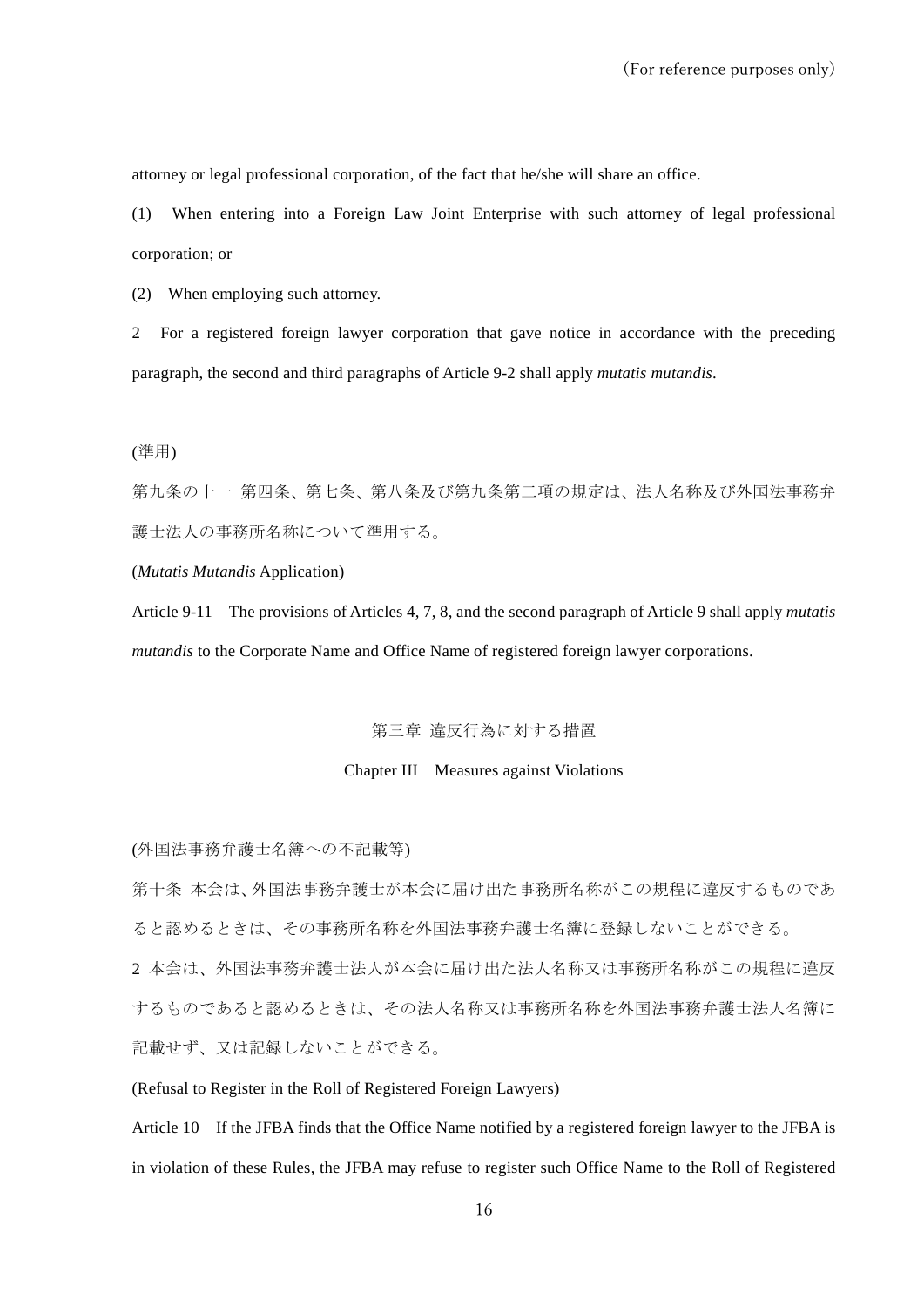Foreign Lawyers.

2 If the JFBA finds that the Corporate Name or Office Name notified by a registered foreign lawyer corporation to the JFBA is in violation of these Rules, the JFBA may refuse to enter or record its such Corporate Name or Office Name to the Roll of Registered Foreign Lawyer Corporations.

(是正措置等)

第十一条 本会は、外国法事務弁護士又は外国法事務弁護士法人がこの規程に違反すると認める ときは、当該外国法事務弁護士又は外国法事務弁護士法人に対し、事務所名称又は法人名称の 変更を命じ、その他必要な措置を採ることができる。この場合において、本会は、当該外国法 事務弁護士又は外国法事務弁護士法人に対し、弁明の機会を与えなければならない。

## (Remedial Measures)

Article 11 If the JFBA deems that a registered foreign lawyer or registered foreign lawyer corporation to be in violation of these Rules, it may order such registered foreign lawyer or registered foreign lawyer corporation to change its Office Name or Corporate Name and take any other necessary measures. In such case, the JFBA shall provide such registered foreign lawyer or registered foreign lawyer corporation with an opportunity to present the defense .

## 第四章 雑則

#### Chapter IV Miscellaneous Provisions

(規則への委任)

第十二条 この規程に定めるもののほか、事務所名称及び法人名称に関して必要な事項は、規則 で定める。

(Delegation to Regulations)

Article 12 In addition to what is provided for herein, matters regarding Office Names and Corporate Names shall be set forth in the relevant rules.